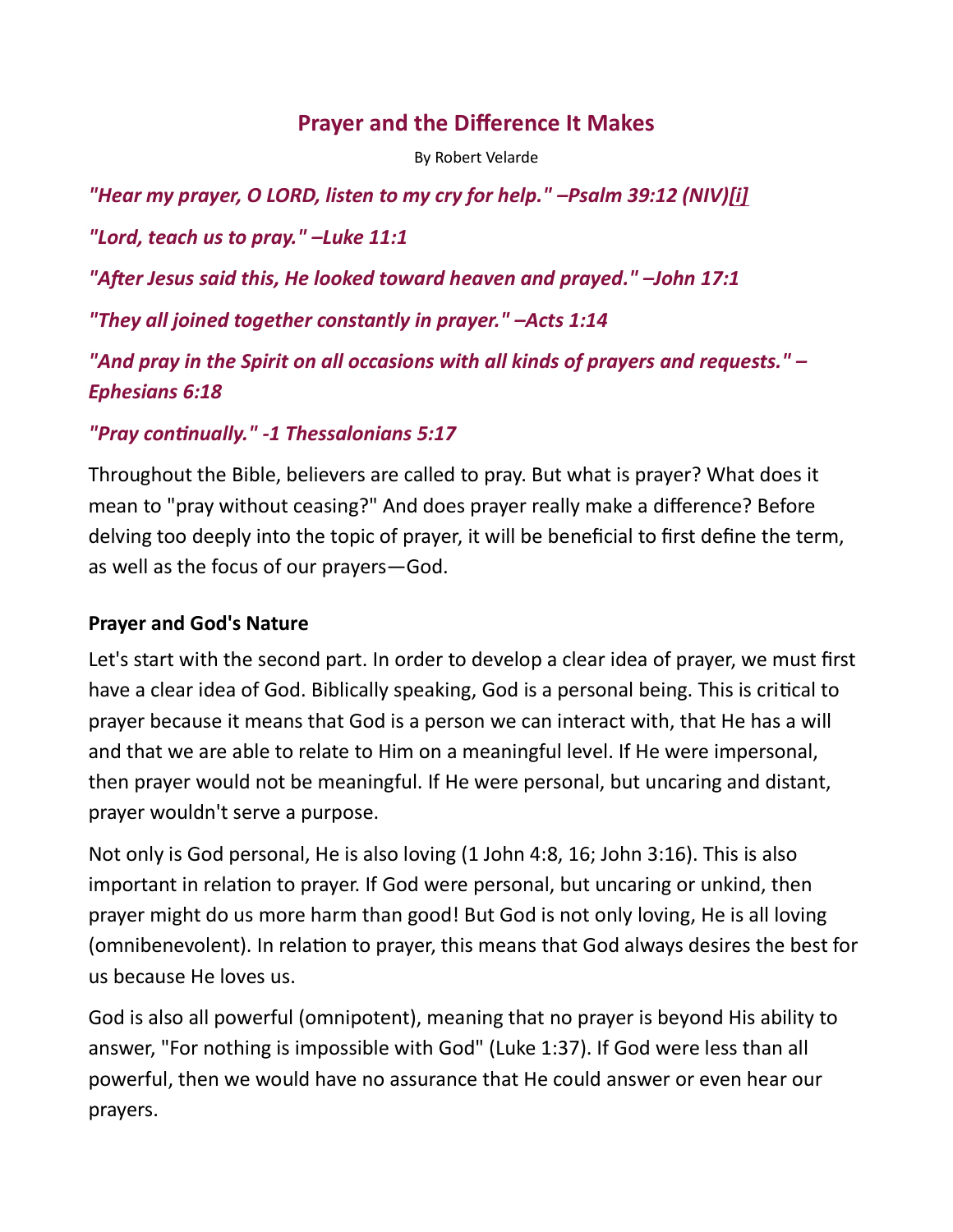The fact that God is all-knowing (omniscient) is also significant to the concept of prayer. If God were limited, then He would not know all that is happening in His creation. If this were the case, He might overlook our prayers because they might be beyond His knowledge. Fortunately, the Bible is clear that God knows everything (see, for instance, Psalm 139:2-4; 147: 4-5; Isaiah 46:10). In relation to God's omniscience, Jesus said, "Your Father knows what you need before you ask him" (Matthew 6:8).

God is also wise and holy. He knows what is best for us, as well as what will lead us to holiness rather than sin. He is also immanent, meaning that God is active in His creation in a personal way, not only directing greater matters of history, but also involved in the life of everyone. This means that no prayer is too great for Him, but also that no prayer is too small for Him.

While we cannot explore all of God's attributes here, one final one to note, of utmost importance to prayer is God's sovereignty. God is supremely in charge of everything that happens in His universe. Nothing takes Him by surprise and nothing happens in our lives without the knowledge of God, even though we may not always understand His actions: "'For my thoughts are not your thoughts, neither are your ways my ways,' declares the LORD. 'As the heavens are higher than the earth, so are my ways higher than your ways and my thoughts than your thoughts'" (Isaiah 55:8-9).

In hearing and responding to our prayers, then, we are assured that God will do so on the basis of His many attributes. His personal nature, love, power, knowledge, wisdom, holiness, immanence and sovereignty all play a role in how we relate to God in prayer and how He relates to us.

#### What Prayer Is Not

Now that we have a clearer understanding of God's nature, it may be tempting to delve right into a definition of prayer. But first let's take a brief look at what prayer is not (this is by no means an exhaustive list):

- Prayer is not magic. We cannot summon God as though He were a genie, waiting to grant our wishes without regard for our circumstances or the consequences.
- Prayer does not make demands. While we can make requests of God in prayer, we dare not make demands. God is the Creator of the universe and does not take orders from us.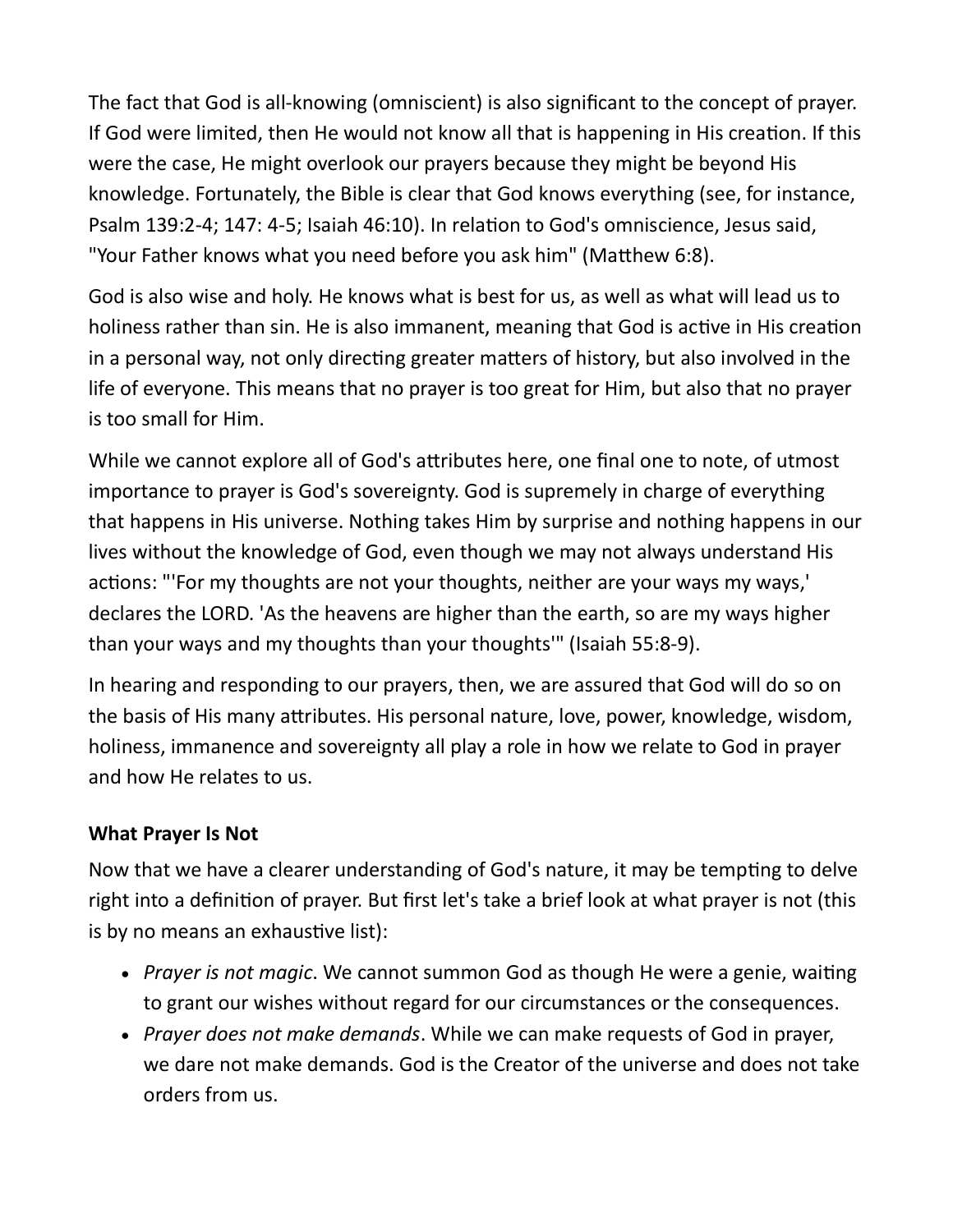- Prayer is for our benefit, not God's. We need a relationship with God, available to us through Jesus Christ and engaged primarily through prayer, because we were made to function best when we are in a proper relationship with our Creator.
- Prayer is not a quarantee against suffering. "In this world you will have trouble" (John 16:33); "Dear friends, do not be surprised at the painful trial you are suffering, as though something strange were happening to you. But rejoice that you participate in the sufferings of Christ, so that you may be overjoyed when his glory is revealed" (1 Peter 4:12-13).
- Prayer is not an opportunity for us to show off. "And when you pray, do not be like the hypocrites, for they love to pray standing in the synagogues and on the street corners to be seen by men" (Matthew 6:5).

## What is Prayer?

So what is prayer? Prayer is a relationship, wherein we humbly communicate, worship, and sincerely seek God's face, knowing that He hears us, loves us and will respond, though not always in a manner we may expect or desire. Prayer can encompass confession, praise, adoration, supplication, intercession and more.

In addition, our attitude in prayer is important. We must not be haughty, but humble (Ephesians 4:2; James 4:10; 1 Peter 5:6, etc.). Seen in this light, to "pray continually" (1 Thessalonians 5:17) means, in one sense, that we must always strive to have a prayerful attitude. Our prayers must come often and regularly, not from legalistic duty, but from a humble heart, realizing our dependence on God in every aspect of our lives.

The rest of the articles in this series will further explore prayer, as follows:

- "Prayer Has Its Reasons" addresses questions about why we pray.
- "The Availability of Prayer" explains how prayer is always available to us and, as such, is a wonderful spiritual resource we should turn to regularly, not just in times of crisis.
- "Learning from the Prayer Life of Jesus" explores the many prayers of Jesus, emphasizing the Lord's Prayer, as well as some of Christ's habits of prayer and how we can learn from his example.
- "Probing the Problems of Prayer" looks at some challenges and difficulties in relation to prayer, addressing questions such as, "Should we pray for our enemies?" and "If God is sovereign, why do we need to pray?"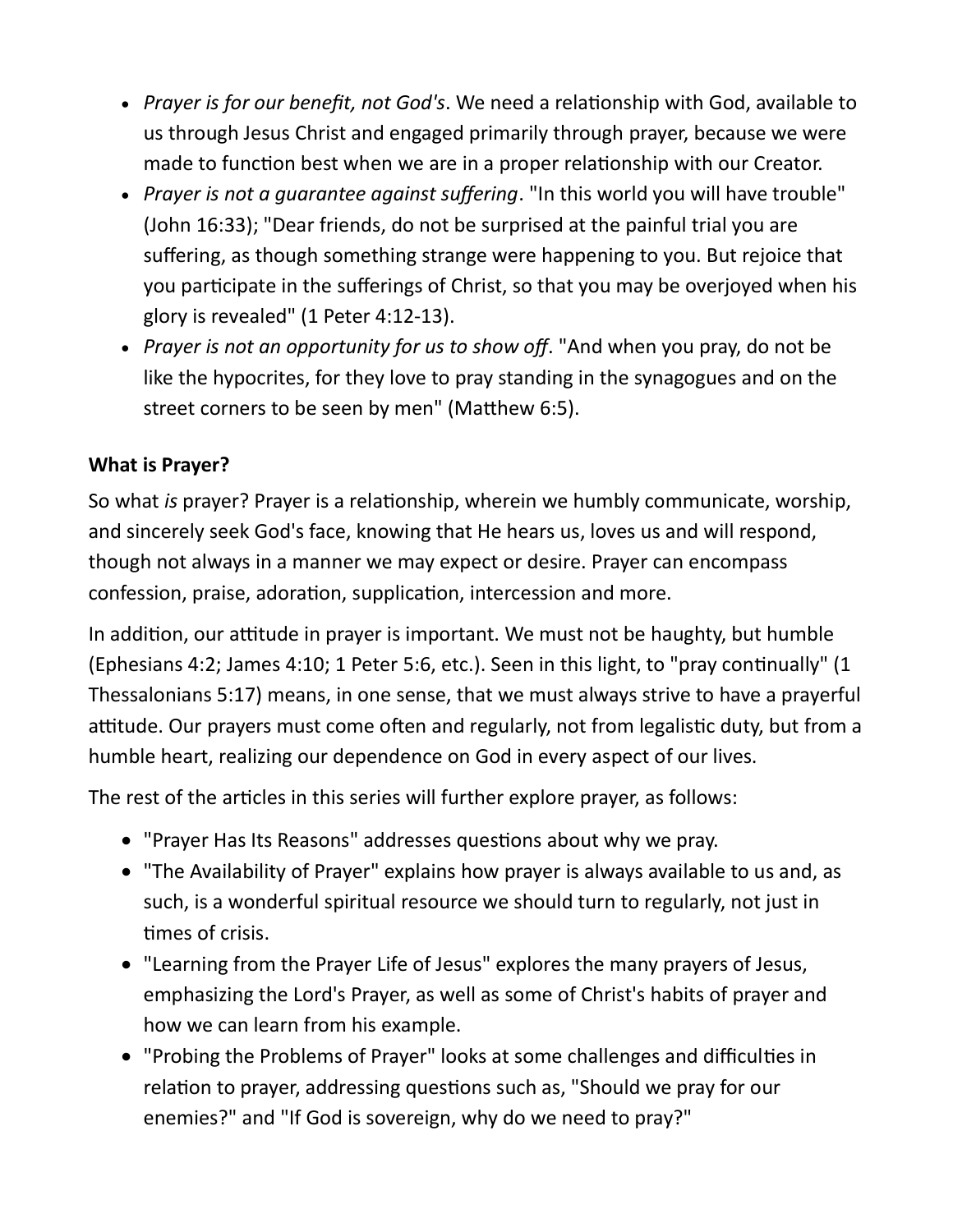As we journey together in understanding the nature and purpose of prayer, it is my prayer that God will bless these words and instill a joyful and fruitful prayer life in your life and mine. Prayer can make a profound difference in our world. But it is up to us to offer our prayers humbly and regularly.

# The Availability of Prayer

"Prayer is an open door which none can shut," wrote Charles Spurgeon in "Morning and Evening." "Devils may surround you on all sides," he continued, "but the way upward is always open, and as long as that road is unobstructed, you will not fall into the enemy's hand."

Is there anywhere we can go where God is not present? Not according to the Bible. Psalm 139:7 asks, "Where can I go from your Spirit? Where can I flee from your presence?"[1] In Jeremiah 23:23-24 we read, "'Am I only a God nearby,' declares the LORD, "and not a God far away? Can anyone hide in secret places so that I cannot see him?' declares the LORD. 'Do not I fill heaven and earth?' declares the LORD (NIV)."

# Prayer and God's Omnipresence

The fact that God is everywhere is known as *omnipresence*, meaning that He is present everywhere throughout His creation. This does not mean that God is creation, a worldview known as pantheism, but that God is ever-present in His creation. C.S. Lewis likened this relationship between God and His creation to that of a painter to a painting: "A painter is not a picture, and he does not die if his picture is destroyed. You may say, 'He's put a lot of himself into it,' but you only mean that all its beauty and interest has come out of his head. His skill is not in the picture in the same way that it is in his head, or even in his hands."[2]

As a result of the reality of God's omnipresence, we are assured that no matter where we are, God will hear our prayers—even from the belly of a fish: "From inside the fish Jonah prayed to the LORD his God" (Jonah 2:1 NIV). While not the most comfortable place to pray, we know that God heard the prayers of the prophet, even while Jonah was in the ocean depths.

But do we really believe that prayer is always available? If so, we must act on this truth. Nothing, then, can keep a believer from coming before God in prayer, except our own choices: "For I am convinced that neither death nor life, neither angels nor demons,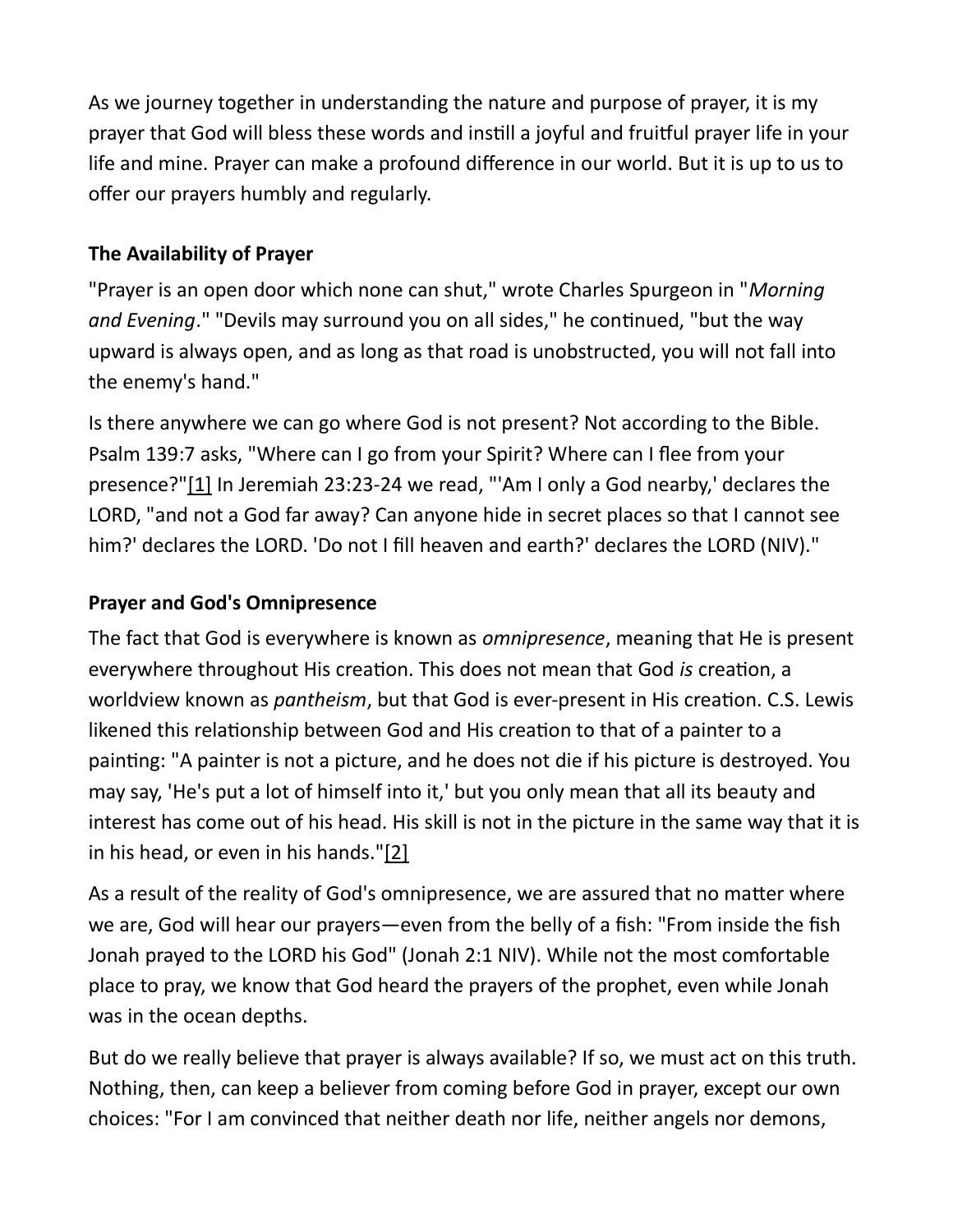neither the present nor the future, nor any powers, neither height nor depth, nor anything else in all creation, will be able to separate us from the love of God that is in Christ Jesus our Lord" (Romans 8:38-39 NIV). Prayer will always connect us to God.

## Prayer Has No Barriers

In short, prayer has no barriers. Governments cannot stop it, our location cannot stop it and enemies in the spiritual realm cannot stop it.

As noted earlier, "Prayer is an open door which none can shut." But there is one way to shut it and that is when we choose disbelief over belief. Our own anxieties can stop the power of prayer, if we allow them to stifle the truth that prayer is always available to us. God is always ready to listen, no matter what our circumstances, but we must speak to Him in prayer.

In reference to the power of evangelism, the Apostle Paul wrote, "'Everyone who calls on the name of the Lord will be saved.' How, then, can they call on the one they have not believed in? And how can they believe in the one of whom they have not heard? And how can they hear without someone preaching to them? And how can they preach unless they are sent? As it is written, 'How beautiful are the feet of those who bring good news!'" (Romans 10:13-15 NIV). Similarly, when we pray to God we will be heard. But how can God hear unless we pray? How can our prayers be received unless they are sent? How beautiful are the prayers of those who seek the Lord, despite their circumstances.

Prayer is always available to us, but far too often we turn to God in prayer as a last resort, not a first response.

# God Wants to Hear Our Prayers

Is God too busy to hear our prayers? Is He occupied with weightier matters than our lives and troubles? Unlike the worldview of deism, which claims that God created and wound up the universe like a watchmaker winds a watch, leaving it to run on its own, God really cares not only about the larger scheme of the universe, but also for each person. He is not a deaf god like the god of deism, but a caring and active God. He transcends His creation, but is immanent—or active—in it. No prayer is too small for God to hear. Neither is any prayer too large for God to handle.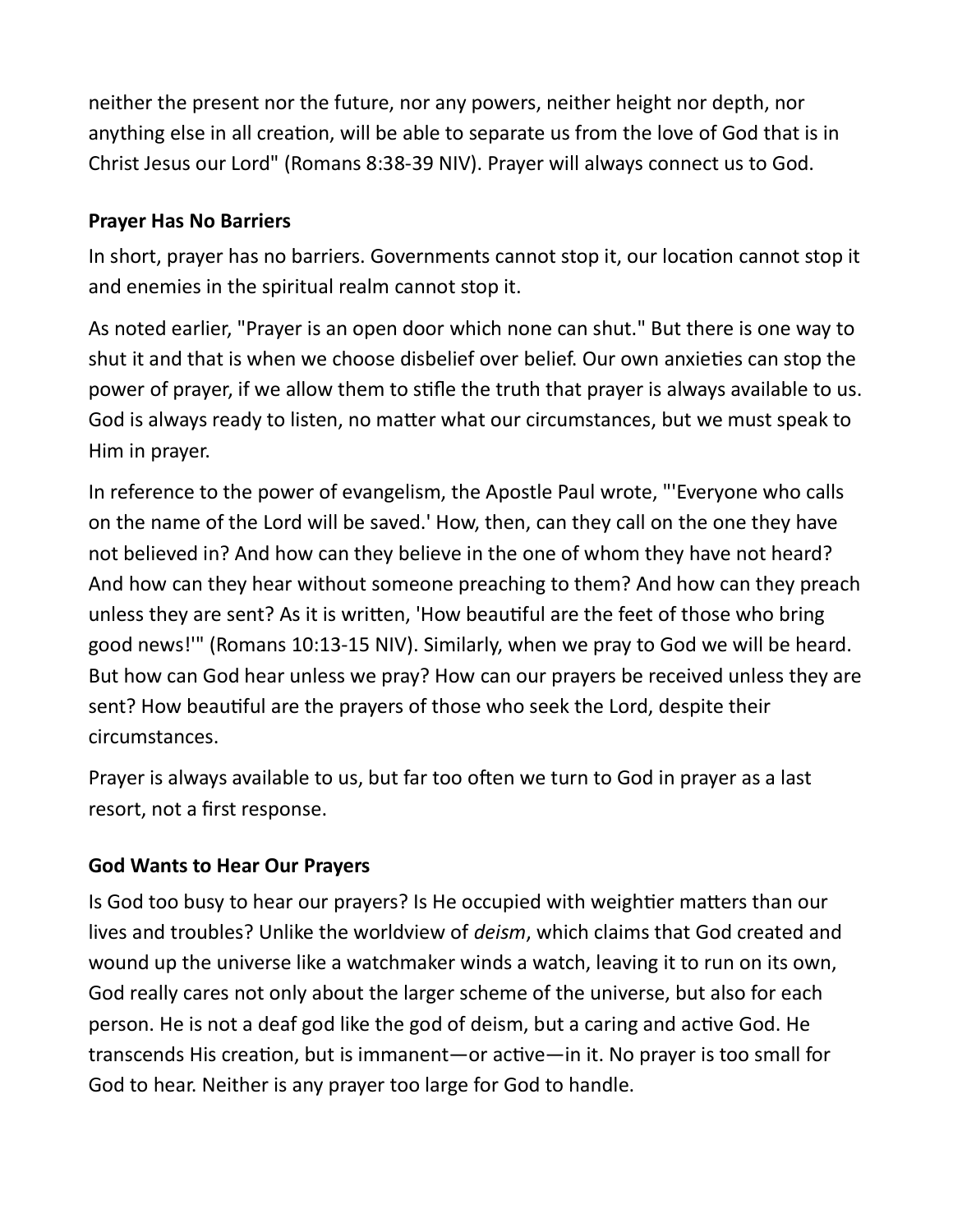As Christ said, "Look at the birds of the air; they do not sow or reap or store away in barns, and yet your heavenly Father feeds them. Are you not much more valuable than they?" (Matthew 6:26 NIV) The answer to the question asked by Jesus is that we are indeed "more valuable than they," for we are created in God's image (Genesis 1:26), "we are God's workmanship" (Ephesians 2:10), and He loves us.

An important step in receiving the blessings of prayer is to humbly and sincerely offer our prayers to God. Fortunately, we can do this anywhere and anytime, because prayer is always available to us. But we must take the initiative. If we do so, God is eager to hear us, comfort us, strengthen us, help us, and uphold us with His "righteous right hand" (Isaiah 41:10).

### Prayer Has Its Reasons

Christian philosopher and scientist Blaise Pascal (1623-62) wrote, "The heart has its reasons of which reason knows nothing ... " This article proposes that prayer has its reasons. Why we pray is important, as is prayer itself. What follows are twelve reasons to pray.

#### 1. God's Word Calls Us to Pray

One key reason to pray is because God has commanded us to pray. If we are to be obedient to His will, then prayer must be part of our life in Him. Where does the Bible call us to prayer? Several passages are relevant:

- "Pray for those who persecute you" –Matthew 5:44 (NIV) [1]
- $\bullet$  "And when you pray ..." -Matthew 6:5
- $\bullet$  "This, then, is how you should pray ..." –Matthew 6:9
- "Be joyful in hope, patient in affliction, faithful in prayer." –Romans 12:12
- "And pray in the Spirit on all occasions with all kinds of prayers and requests." Ephesians 6:18
- $\bullet$  "Do not be anxious about anything, but in everything, by prayer and petition, with thanksgiving, present your requests to God." –Philippians 4:6
- "Devote yourselves to prayer, being watchful and thankful." –Colossians 4:2
- "Pray conƟnually" -1 Thessalonians 5:17
- "I urge, then, first of all, that requests, prayers, intercession and thanksgiving be made for everyone …" -1 Timothy 2:1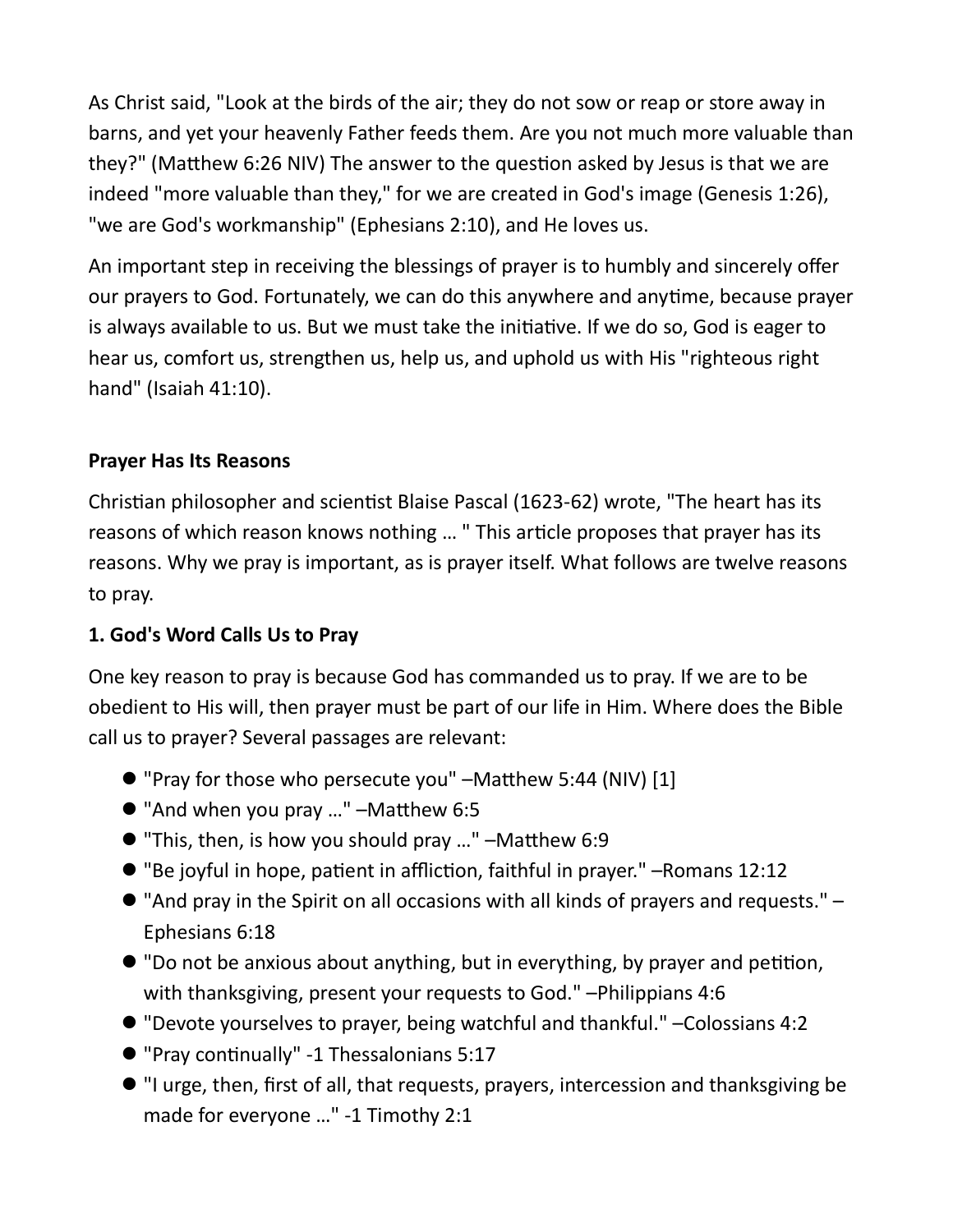Prayer is an act of obedience. God calls us to pray and we must respond.

## 2. Jesus Prayed Regularly

Why did Jesus pray? One reason he prayed was as an example so that we could learn from him. The Gospels are full of references to the prayers of Christ, including these examples:

- "After he had dismissed them, he went up on a mountainside by himself to pray." –Matthew 14:23
- "Then Jesus went with his disciples to a place called Gethsemane, and he said to them, 'Sit here while I go over there and pray.'" -Matthew 26:36
- $\bullet$  "Very early in the morning, while it was still dark, Jesus got up, left the house and went off to a solitary place, where he prayed." –Mark 1:35
- $\bullet$  "But Jesus often withdrew to lonely places and prayed." -Luke 5:16
- "One of those days Jesus went out to a mountainside to pray, and spent the night praying to God." –Luke 6:12
- "Then Jesus told his disciples a parable to show them that they should always pray and not give up." –Luke 18:1

#### $\bullet$

### 3. Prayer is How We Communicate with God

Prayer allows us to worship and praise the Lord. It also allows us to offer confession of our sins, which should lead to our genuine repentance. Moreover, prayer grants us the opportunity to present our requests to God. All of these aspects of prayer involve communication with our Creator. He is personal, cares for us, and wants to commune with us through prayer.

- " … if my people, who are called by my name, will humble themselves and pray and seek my face and turn from their wicked ways, then will I hear from heaven and will forgive their sin and will heal their land." -2 Chronicles 7:14
- $\bullet$  Isaiah wrote, "He gives strength to the weary and increases the power of the weak. Even youths grow tired and weary, and young men stumble and fall; but those who hope in the LORD will renew their strength. They will soar on wings like eagles; they will run and not grow weary, they will walk and not be faint" (Isaiah 40:29-31).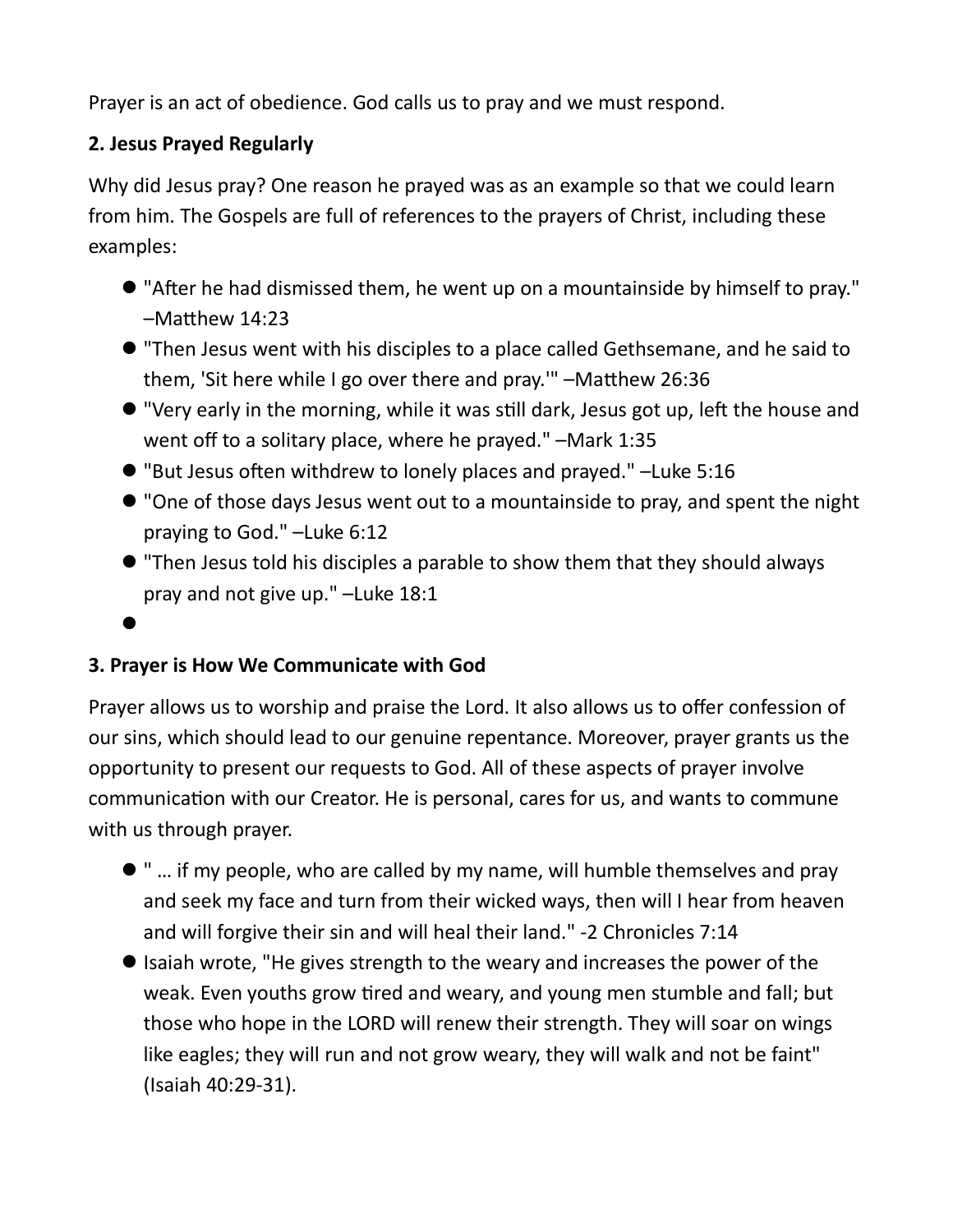Hebrews 4:15-16 reads, "For we do not have a high priest who is unable to sympathize with our weaknesses, but we have one who has been tempted in every way, just as we are  $-$  yet was without sin. Let us then approach the throne of grace with confidence, so that we may receive mercy and find grace to help us in our time of need."

Prayer is not just about asking for God's blessings – though we are welcome to do so – but it is about communication with the living God. Without communication, relationships fall apart. So, too, our relationship with God suffers when we do not communicate with Him.

# 4. Prayer Allows us to Participate in God's Works

Does God need our help? No. He is all powerful and in control of everything in His creation. Why do we need to pray? Because prayer is the means God has ordained for some things to happen. Prayer, for instance, helps others know the love of Jesus. Prayer can clear human obstacles out of the way in order for God to work. It is not that God can't work without our prayers, but that He has established prayer as part of His plan for accomplishing His will in this world.

# 5. Prayer Gives us Power Over Evil

Can physical strength help us overcome obstacles and challenges in the spiritual realm? No, "For our struggle is not against flesh and blood, but against the rulers, against the authorities, against the powers of this dark world and against the spiritual forces of evil in the heavenly realms" (Ephesians 6:12). But in prayer even the physically weak can become strong in the spiritual realm. As such, we can call upon God to grant us power over evil.

- "For physical training is of some value, but godliness has value for all things, holding promise for both the present life and the life to come." -1 Timothy 4:8
- $\bullet$  "Watch and pray so that you will not fall into temptation. The spirit is willing, but the body is weak."  $-$  Matthew 26:41

# 6. Prayer is Always Available

This point is covered separately in another article. But, in short, another reason to pray is because prayer is always available to us. Nothing can keep us from approaching God in prayer except our own choices (Psalm 139:7; Romans 8:38-39).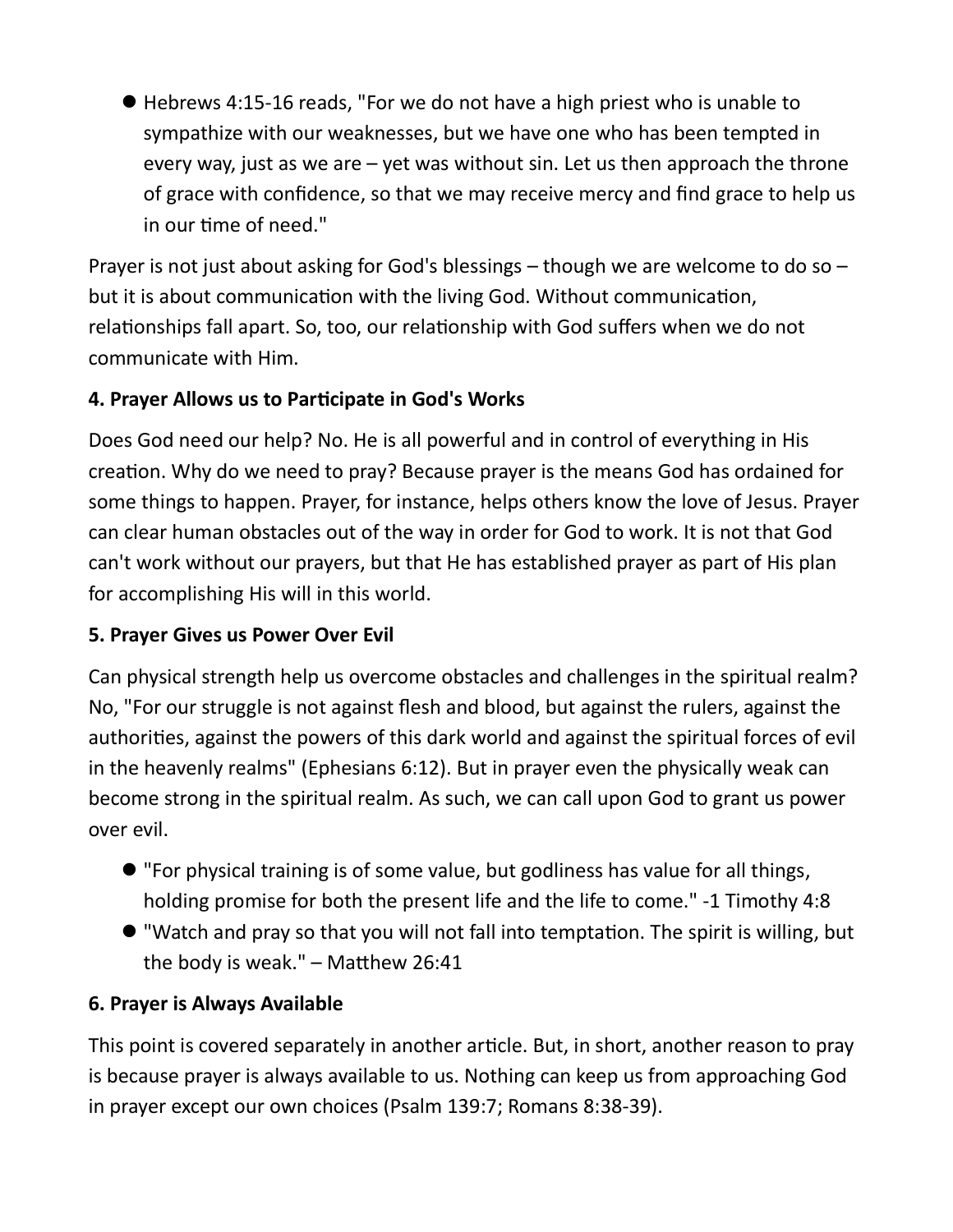## 7. Prayer Keeps us Humble Before God

Humility is a virtue God desires in us (Proverbs 11:2; 22:4; Micah 6:8; Ephesians 4:2; James 4:10). Prayer reminds us that we are not in control, but God is, thus keeping us from pride.

 "Therefore, whoever humbles himself like this child is the greatest in the kingdom of heaven." –Matthew 18:4

# 8. Prayer Grants us the Privilege of Experiencing God

Through prayer we obtain an experiential basis for our faith. We do not ignore the intellect or reasons for faith, but prayer makes our experience of God real on an emotional level.

# 9. Answered Prayer is a Potential Witness

If our prayer is answered, it can serve as a potential witness for those who doubt.

# 10. Prayer Strengthens the Bonds Between Believers

Prayer not only strengthens our relationship with God, but when we pray with other believers, prayer also strengthens the bonds between fellow Christians.

# 11. Prayer Can Succeed Where Other Means Have Failed

Have all your options been exhausted? Prayer can succeed where other means have failed. Prayer should not be a last resort, but our first response. But there are times when sincere prayer must be offered in order to accomplish something.

# 12. Prayer Fulfills Emotional Needs

Do we need God through prayer? Yes! We were made to function best, emotionally, in a prayerful relationship with God. As C.S. Lewis put it, "God designed the human machine to run on Himself. He Himself is the fuel our spirits were designed to burn, or the food our spirits were designed to feed on. There is no other." [2]

Prayer, then, has its reasons, and they are many.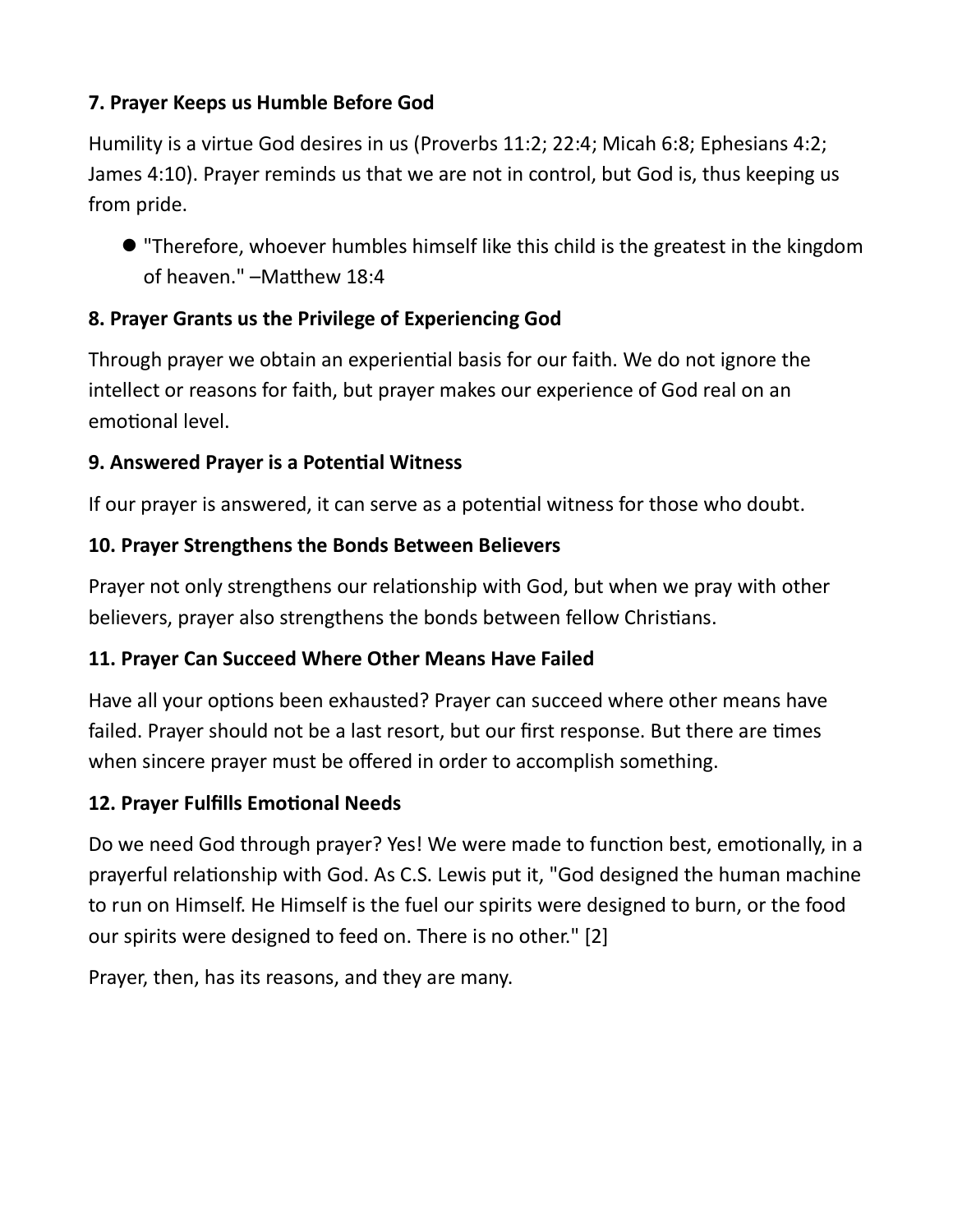## Learning From the Prayer Life of Jesus

Luke 11:1 reads, "One day Jesus was praying in a certain place. When he finished, one of his disciples said to him, 'Lord, teach us to pray, just as John taught his disciples'" (NIV).

There's much to learn from this passage beyond the significant Lord's Prayer that follows it. For one, we learn that what sparked the unnamed disciples' curiosity to learn about prayer was the fact that he saw Jesus in prayer.

We also learn that John the Baptist taught his disciples to pray and, as a result, the disciples of Jesus were also interested in learning to pray, or at least one of them was! Isn't it interesting that out of all the disciples only one of them asked Jesus to teach them to pray? It sometimes seems the church is in a similar situation today regarding prayer. We talk about prayer, we study prayer, we say our prayers, but how many of us actually seek earnestly for God to teach us to pray?

### Why did Jesus pray?

One way we can learn to pray is by looking at the prayer life of Jesus. Although the Gospels don't provide a detailed biography of Christ, they do offer captivating glimpses into His prayer life. First, however, it will be helpful to answer the question, "Why did Jesus pray?" This is sometimes puzzling for Christians. After all, if Jesus is God, why did Christ need to pray?

Theologically speaking, there are at least three reasons that Jesus prayed. First, Jesus prayed as an example to his followers. This is an example we continue to learn from, as this article demonstrates. Second, the Incarnation consists of both divine and human natures. From His human nature, it was perfectly natural for a Jewish believer such as Christ to pray. Third, the nature of the Trinity allows for communication between its members. As God the Son, Jesus could pray to God the Father.

### Jesus and Prayer

Jesus prayed for others. In Matthew 19:13, we read, "Then little children were brought to Jesus for him to place his hands on them and pray for them." Despite the fact that "the disciples rebuked those who brought them," Jesus said the children should not be hindered "for the kingdom of heaven belongs to such as these" (v. 14). In John 17:9 we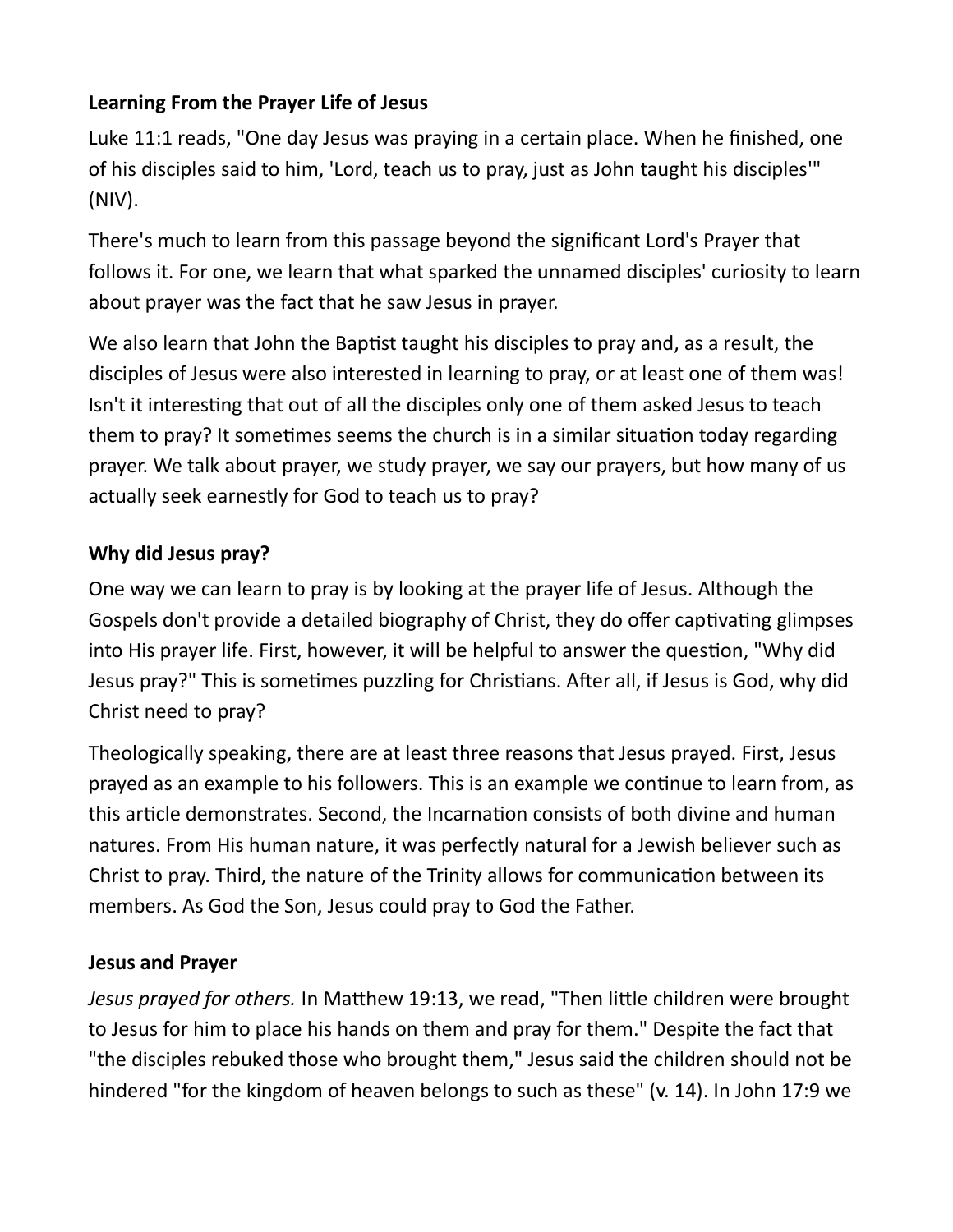read, "I [Jesus] pray for them. I am not praying for the world, but for those you have given Me, for they are Yours." This underscores the need for intercessory prayer.

Jesus prayed with others. Luke 9:28 reads, "[Jesus] took Peter, John and James with Him and went up onto a mountain to pray." Jesus prayed alone, as we'll read below, but He also knew the value of praying with others. Acts 1:14 underscores the importance of Christians praying with one another: "They all joined together constantly in prayer ..."

Jesus prayed alone. Luke 5:16 reads, "But Jesus often withdrew to lonely places and prayed." As much as Jesus understood the value of praying with and for others, He also understood the need to pray alone. Psalm 46:10 reads, "Be still, and know that I am God." Sometimes it's important for us to "be still" before God, but the only way to do this, especially in our hectic culture, is to do so alone with God.

Jesus prayed in nature. Psalm 19:1 reads, "The heavens declare the glory of God; the skies proclaim the work of his hands." What better place to commune with our Creator than among the wonders of nature? Luke 6:12 says, "One of those days Jesus went out to a mountainside to pray..." He could have gone to a home, a synagogue or if He were near Jerusalem he could have gone to the temple to pray. But there were times when Jesus made the decision to pray where He was, which often happened to be in nature. We are surrounded by so much that is "man made" that sometimes it's difficult for us to remember that this is not our world, but God's world (Genesis 1:1, Psalm 24:1) full of wonders for us to enjoy.

Jesus could pray as a sprinter or a marathon runner. The Lord's Prayer is full of wisdom, but it is short enough to be easily memorized and serve as an example of a sprint rather than a marathon prayer. But Jesus also knew how to dedicate long periods of time to prayer. As we read in Luke 6:12, Jesus "spent the night praying to God." We, too, need to be able to offer short prayers, as well dedicate long periods of our lives to prayer.

Jesus prayed regularly. This insight is gleaned from a passage cited earlier, Luke 5:16: "Jesus often withdrew to lonely places and prayed." The word "often" is not hidden, but makes it obvious that Jesus prayed regularly. Throughout the Gospels whenever we read of Jesus and prayer, it comes up regularly and naturally. It was simply a part of His worldview, integrated into every aspect of Christ's life. Can we say the same about prayer in our life?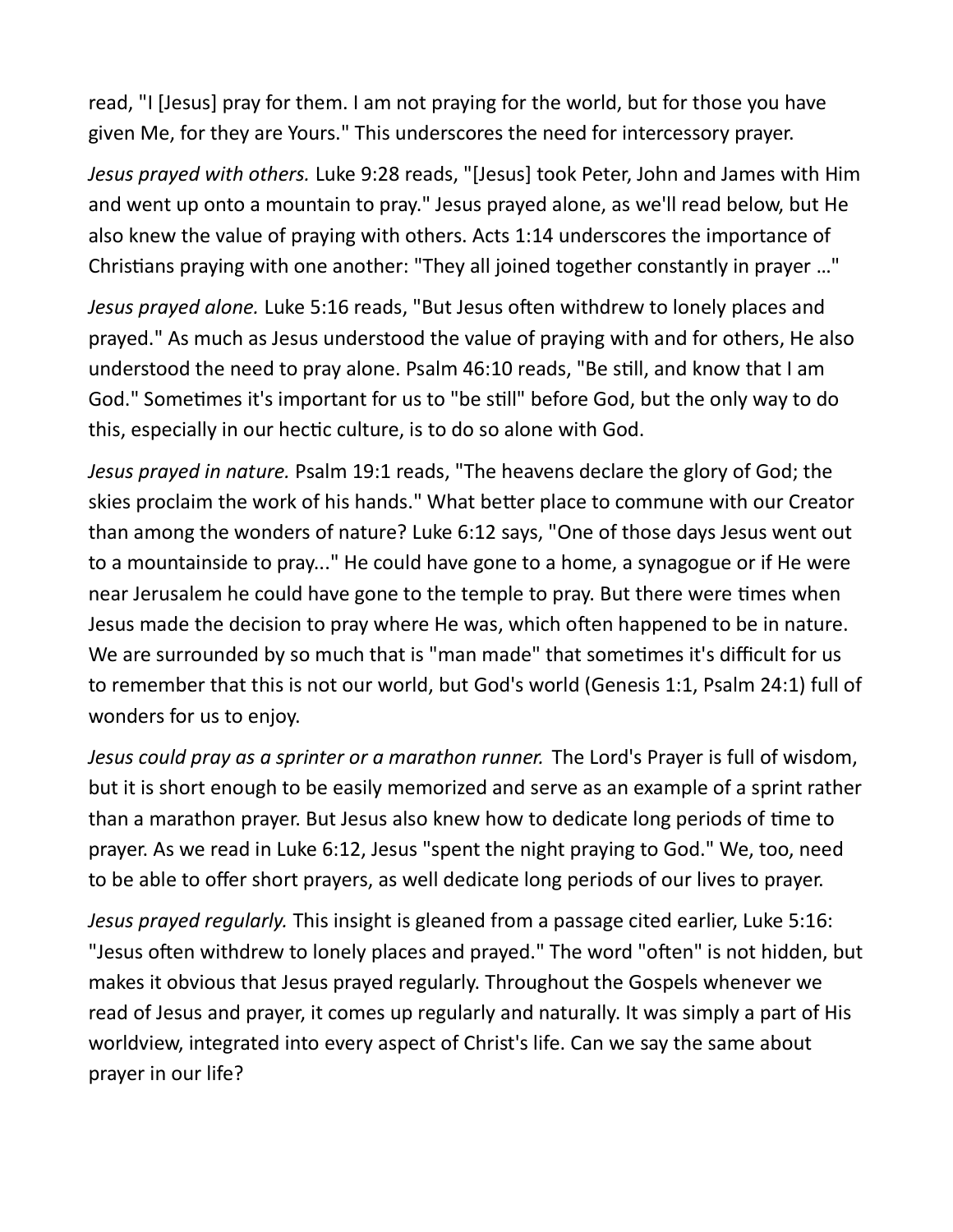The prayers of Jesus were heartfelt. Jesus did not pray in a cold, distant manner, but in heartfelt supplication, demonstrating empathy and a genuine love for God. This is demonstrated clearly in John 17, where Jesus prays for Himself, His immediate disciples, as well as for all believers.

Jesus prayed based on His knowledge of God and His truths. The prayers of Jesus were based on God's revealed truths and, as such, were in line with a solid biblical worldview. In John 4:24 Jesus said, "God is spirit, and His worshipers must worship in spirit and in truth." He also said, "the truth will set you free" (John 8:32), underscoring the importance of truth in the life of Jesus and, in turn, our lives. Proper prayer requires us to have a truthful understanding of God and what He has revealed to us through His Word.

Jesus taught persistence in prayer. "Then Jesus told his disciples a parable to show them that they should always pray and not give up" (Luke 18:1). The parable Jesus shared is not meant to depict a pestering disciple who finally bugs God enough that He chooses to respond, but about persistence in prayer and waiting on God and His timing.

Jesus knew that not all his prayers would be answered as expected. This is a difficult prayer lesson to learn, but the fact of the matter is that not all our prayers are answered in ways we expect. Even Jesus knew this hard lesson as he cried out to God the Father from Gethsemane (Matthew 26:36-44). Three times Jesus prayed for God to allow an easier path, but Jesus knew, "Yet not as I will, but as You will" (26:39). Unanswered prayer is such a challenge to the Christian life that we'll address the matter in more detail in another article in this series.

### As You Will

When Jesus prayed in Gethsemane, "Yet not as I will, but as You will," He offered a tremendous but seemingly simple insight into prayer: God is in charge. As we learn from the prayer life of Jesus – and there is much to learn – we need to keep this overarching principle in mind. A disciple asked Jesus, "Lord, teach us to pray," (Luke 11:1) and in response was taught the Lord's Prayer. But by studying the prayer life of Jesus, we can learn not only the important truths of the Lord's Prayer, but so much more.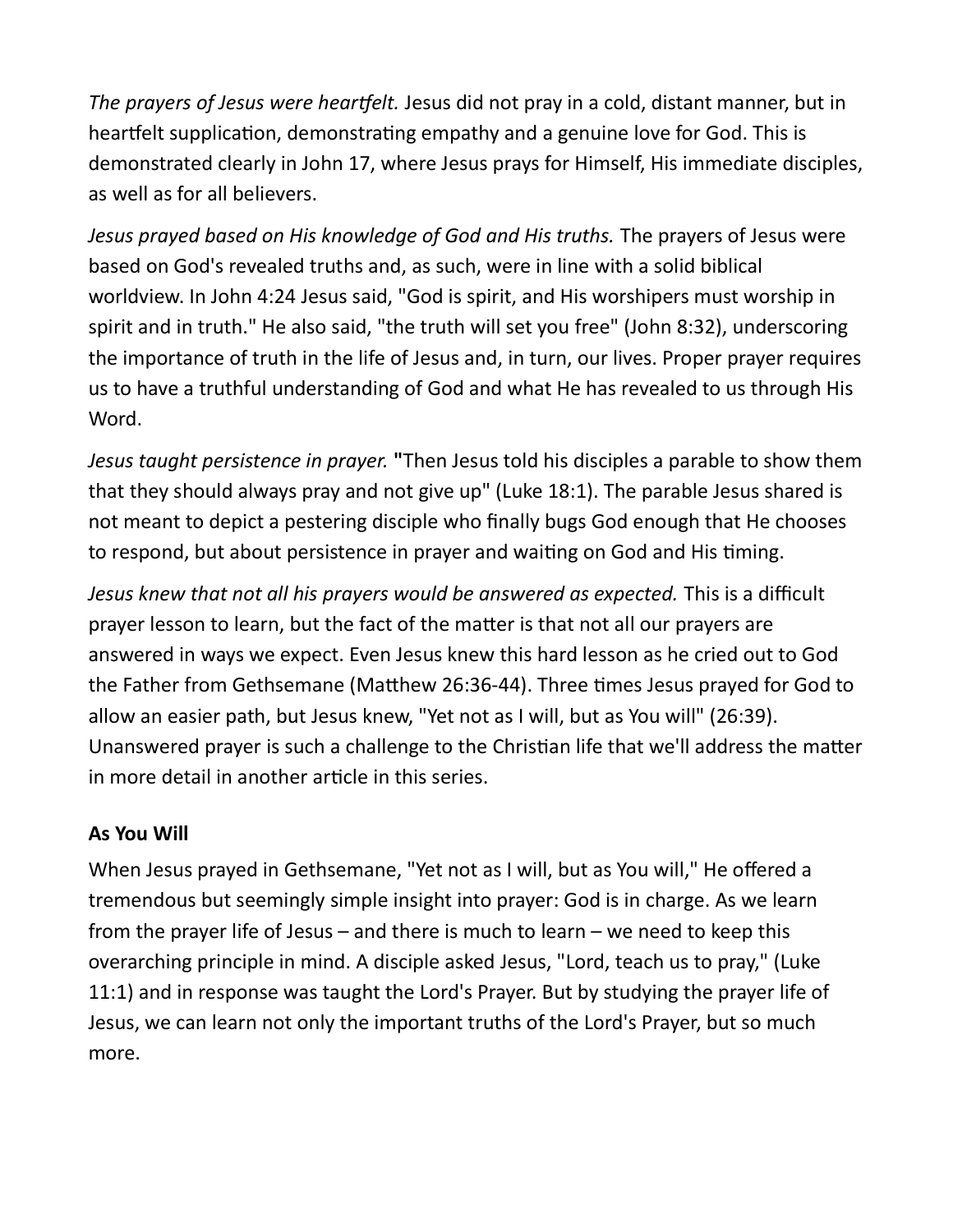### Probing the Problems of Prayer

Most of us have encountered problems in our prayer lives to one degree or another. Maybe God did not answer our prayer [1]. Or we encountered a moral dilemma such as should we pray for or against enemies? Perhaps we wonder whether or not prayer is worth bothering about. After all, if everything is already going to happen according to God's will, then our prayers cannot possible change His mind, right? While space will not allow us to go into detail on matters relating to problems and prayer, in this article we will try to probe the issues biblically and reasonably.

## Should we pray for enemies?

Do our enemies deserve our prayers? The answer to this problem of prayer is easy and hard. It is easy, biblically speaking, because Christ said, "You have heard that it was said, 'Love your neighbor and hate your enemy.' But I tell you: Love your enemies and pray for those who persecute you ..." (Matthew 5:43-44, NIV). But this directive to love and pray for our enemies is a problem for us sometimes because our natural inclination is not to pray for our enemies. But by seeking to imitate Christ, we grow in our level of maturity enabling us to love and pray for our enemies.

### Should we pray against enemies?

But doesn't the Bible support praying *against* our enemies? There are instances in the Psalms, for instance, where prayers openly ask God to defeat enemies. Biblically, we can pray for victory over enemies, but coupled with the command to love our enemies, we should not do so spitefully or out of malice. We should pray for the defeat of enemies with the right attitude – that of wanting to see God's Kingdom increase, not to satisfy our peƩy grudges. God is just, but He is also merciful. Therefore, praying for God's justice to prevail against enemies is right. We should also keep in mind that there are instances where our enemies are not truly fellow human beings, but "the spiritual forces of evil in the heavenly realms" (Ephesians 6:12).

# Prayer and Proverbs: Absolutes or Guidelines?

Many a Christian parent has lamented the fact that their adult child has not come to Christ or has chosen a dangerous path for their life. Proverbs 22:6 reads, "Train a child in the way he should go, and when he is old he will not turn from it." But what if you do your best as a Christian parent and your child does turn from their faith?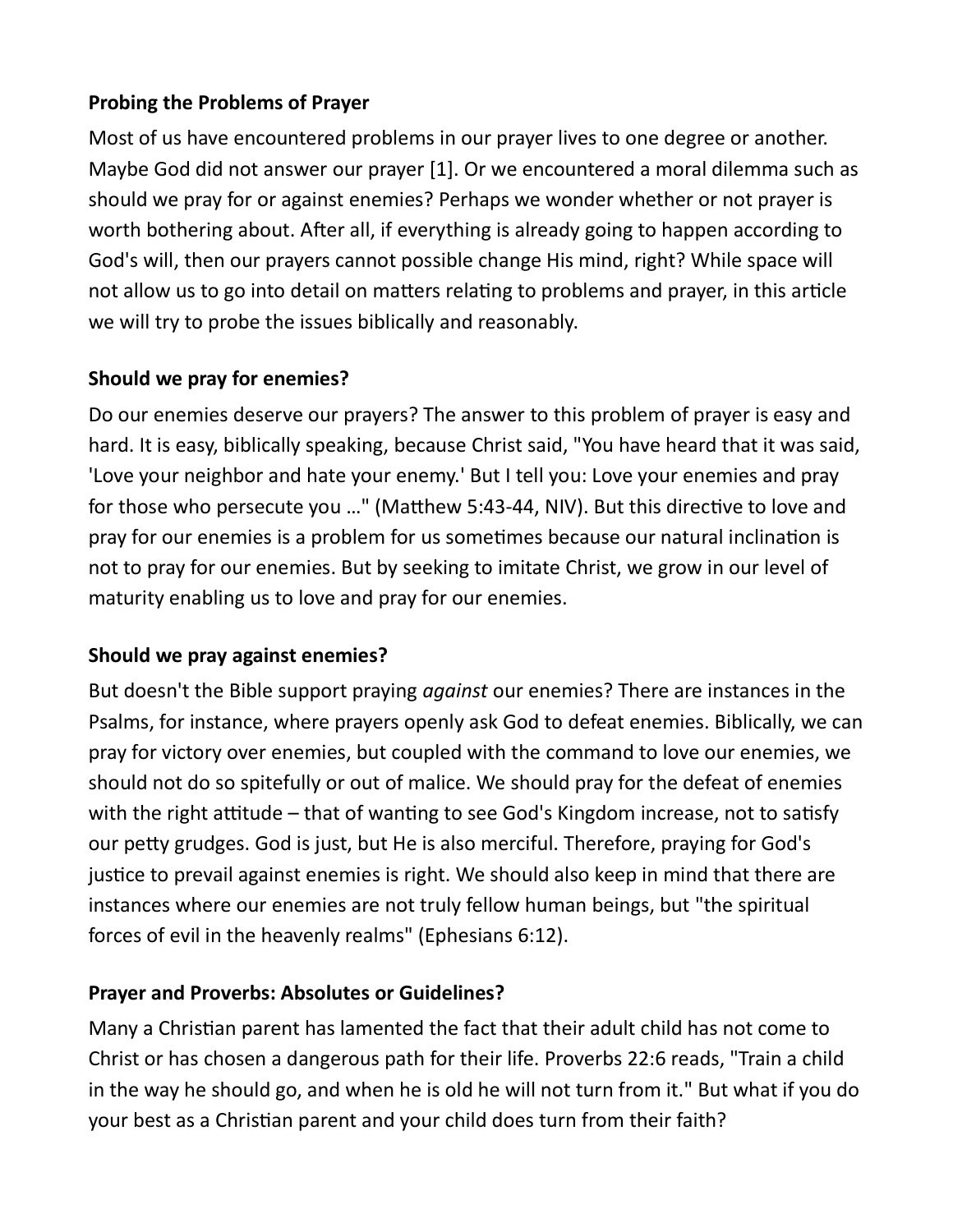This seeming problem in prayer has to do with how we approach and interpret the wise sayings of Proverbs. This book offers much wisdom, but it does so in a sense of providing generally true principles and guidelines, not absolute promises. Seen from this perspective, we can glean much helpful advice from Proverbs, but this advice is not intended as a guarantee.

Especially in cases of children who turn away from the faith or perhaps never embrace it. This is a matter beyond parental influence and control. Children make their own choices. As parents we can do the best we can, but ultimately we cannot make decisions for God on behalf of our children.

## If we can't change God's will, why bother praying?

This is a common problem of prayer. The objection seems reasonable at first glance, particularly if we have a background in a Christian tradition that stresses God's sovereignty. If everything that happens does so within the bounds of God's perfect will, then why bother praying? This would be a powerful objection if we knew God's will perfectly. But we don't. We do know, however, that God has called us to pray and that our prayers can have a positive influence on the world and the people in it.

Also, some things are predestined by God, while others are not. The ones that are not are the ones that we can indeed influence through prayer. As Gordon Lewis and Bruce Demarest write, "Although prayer will not change those events that God predestined to be accomplished by his own power unconditionally, many aspects of our lives are not unconditionally determined ... Although prayer that asks God to act contrary to His nature or unconditional purposes is of no avail, our petitions in other matters have great and eternal significance." [3]

### What if prayers are in opposition?

What if two people are praying for opposite results? Does God just flip a coin and decide to answer the prayer of one person, but not another? No, God is not arbitrary. In fact, if prayers are in opposition He may decide not to answer either one. But it's also possible He will answer the prayer of one person, but not the other. Why? This is a question we don't always have the answer to. We usually only see a fraction of the tapestry that God is weaving throughout history and in our lives. This is not easy for us to understand, particularly when our prayer happens to be the one that has seemingly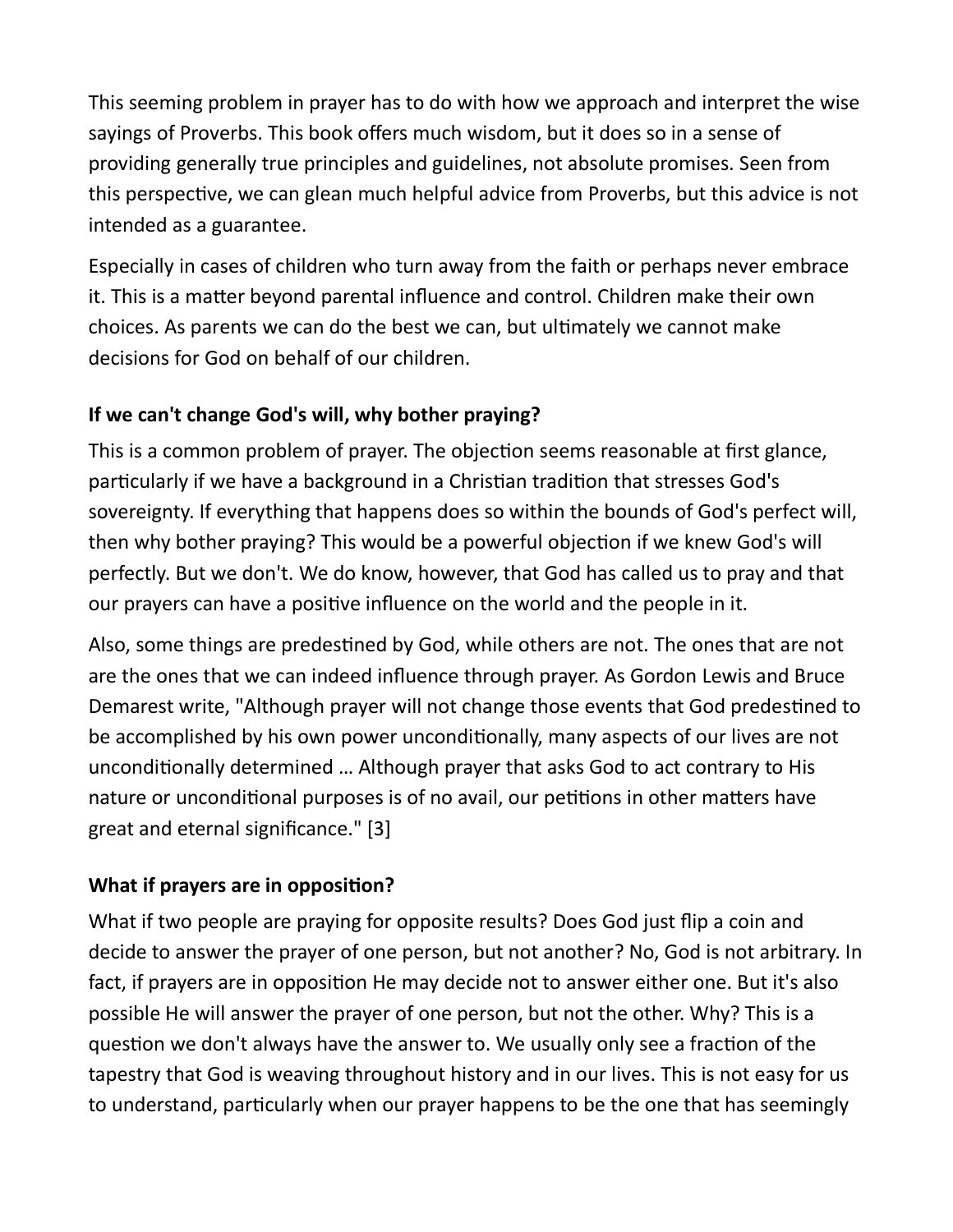gone unanswered, but we can be assured that God's will has not been thwarted. He simply has other plans for us and, therefore, we must trust Him to always do what is in our best interest in the long term.

### Sometimes we are the problem of prayer

Although it's difficult to accept or see, sometimes we are the problem of prayer. How? Sometimes we don't pray, we don't pray in faith, we pray wrongly, we pray for the wrong reasons or we pray out of habit rather than conviction.

In these instances, we are the problem, not God or His truths. Fortunately, this problem in prayer can readily be corrected if we will get ourselves back on the right track in our relationship with God. This involves making an effort in growing our spiritual maturity and should also involve the desire to gain a greater understanding of God through His word as well as through our relationships with others.

Every "problem" in prayer that we encounter should be seen as a challenge to help us better understand God and ourselves as we seek to solve the seeming problem. This is not something we can always do alone. As such, we must rely on other members of God's body – the church – to help us along on our journey. Likewise, we must help others as best we can, too.

### Does God hear everyone's prayer – even those who follow other religions?

Does God only hear the prayers of Christians? Or of faithful Christians? What about people of other faiths? Will God hear their prayers, too? Will He answer them?

The theological answer to the question is that yes, God, being all knowing, must hear everyone's prayers. So He does hear the prayers of Christians and non-Christians alike. But hearing and answering are different matters. If God were to answer the prayer of someone involved in a false religious system, we can surmise that God would do so only if His answer would lead them closer to truth rather than closer to error.

Also, there may be instances where an adherent of another religion – or even a Christian – might attribute something to God answering prayer, but that may not necessarily be the case. It may be that a series of circumstances have resulted in what we believe to be an answer to prayer when in reality it was not. This, of course, is